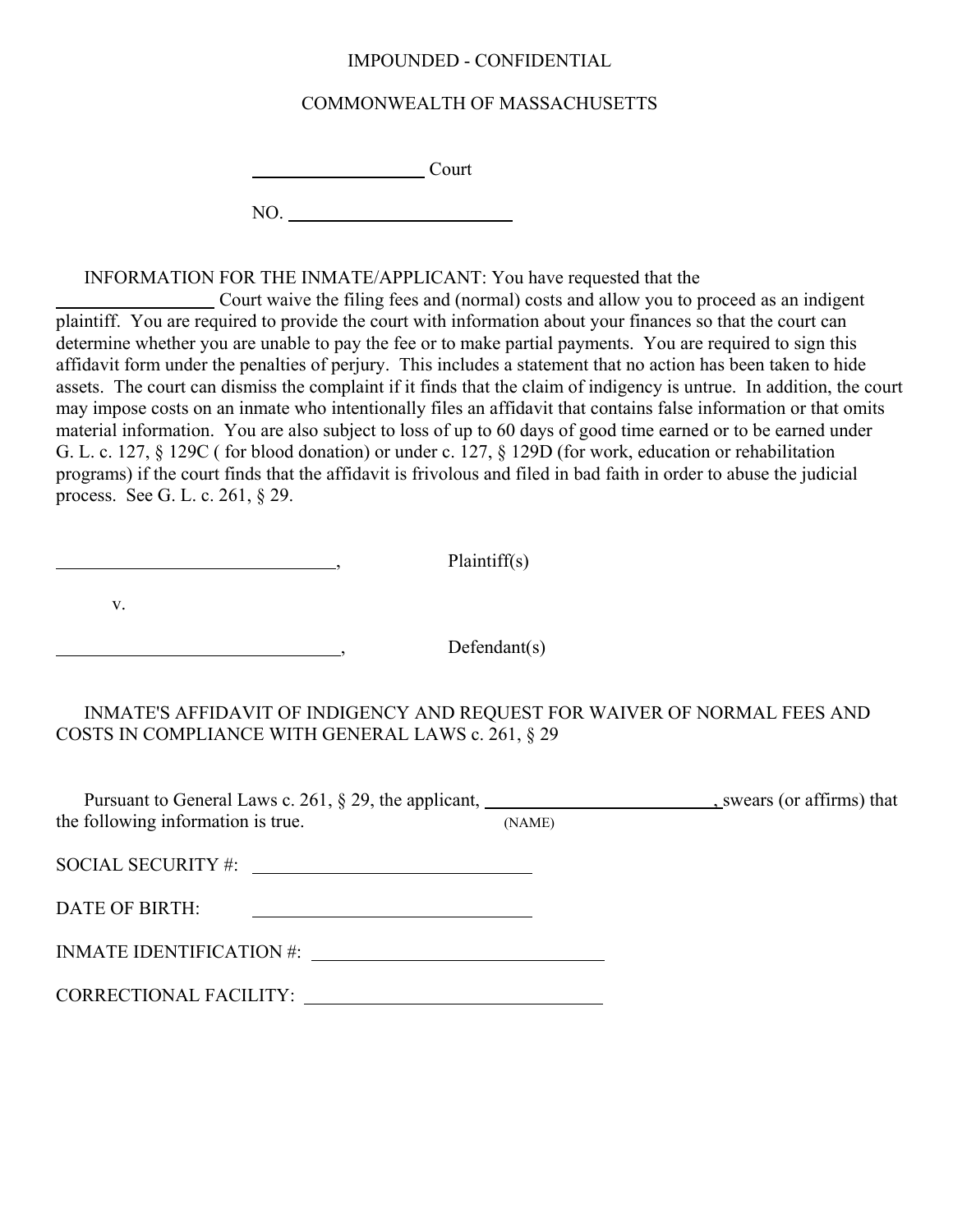|  | ASSETS: |  |
|--|---------|--|
|  |         |  |

| CASH:                                                                                                                                                                                                                          |  |
|--------------------------------------------------------------------------------------------------------------------------------------------------------------------------------------------------------------------------------|--|
| <b>MONIES IN BANK ACCOUNTS:</b>                                                                                                                                                                                                |  |
|                                                                                                                                                                                                                                |  |
| OTHER INSTITUTIONAL ACCOUNT:                                                                                                                                                                                                   |  |
|                                                                                                                                                                                                                                |  |
|                                                                                                                                                                                                                                |  |
|                                                                                                                                                                                                                                |  |
| ACCESSIBLE ASSETS OF A SPOUSE:                                                                                                                                                                                                 |  |
| <b>INCOME:</b>                                                                                                                                                                                                                 |  |
|                                                                                                                                                                                                                                |  |
| INCOME EXPECTED IN NEXT SIX MONTHS: Next and the state of the state of the state of the state of the state of the state of the state of the state of the state of the state of the state of the state of the state of the stat |  |
| I IA DII ITIES (for example, any debts you awe, including Victim Witness fees, restity                                                                                                                                         |  |

LIABILITIES (for example, any debts you owe, including Victim/Witness fees, restitution fees, child support, other court-imposed costs, and costs assessed for incarceration and pre-release programs):

MONTHLY EXPENSES:

 $\overline{a}$ 

 $\overline{a}$ 

NECESSARY CANTEEN PURCHASES (for example, stamps, envelopes, soap, toothpaste and other toiletries, medications and clothing):

OTHER EXPENSES: